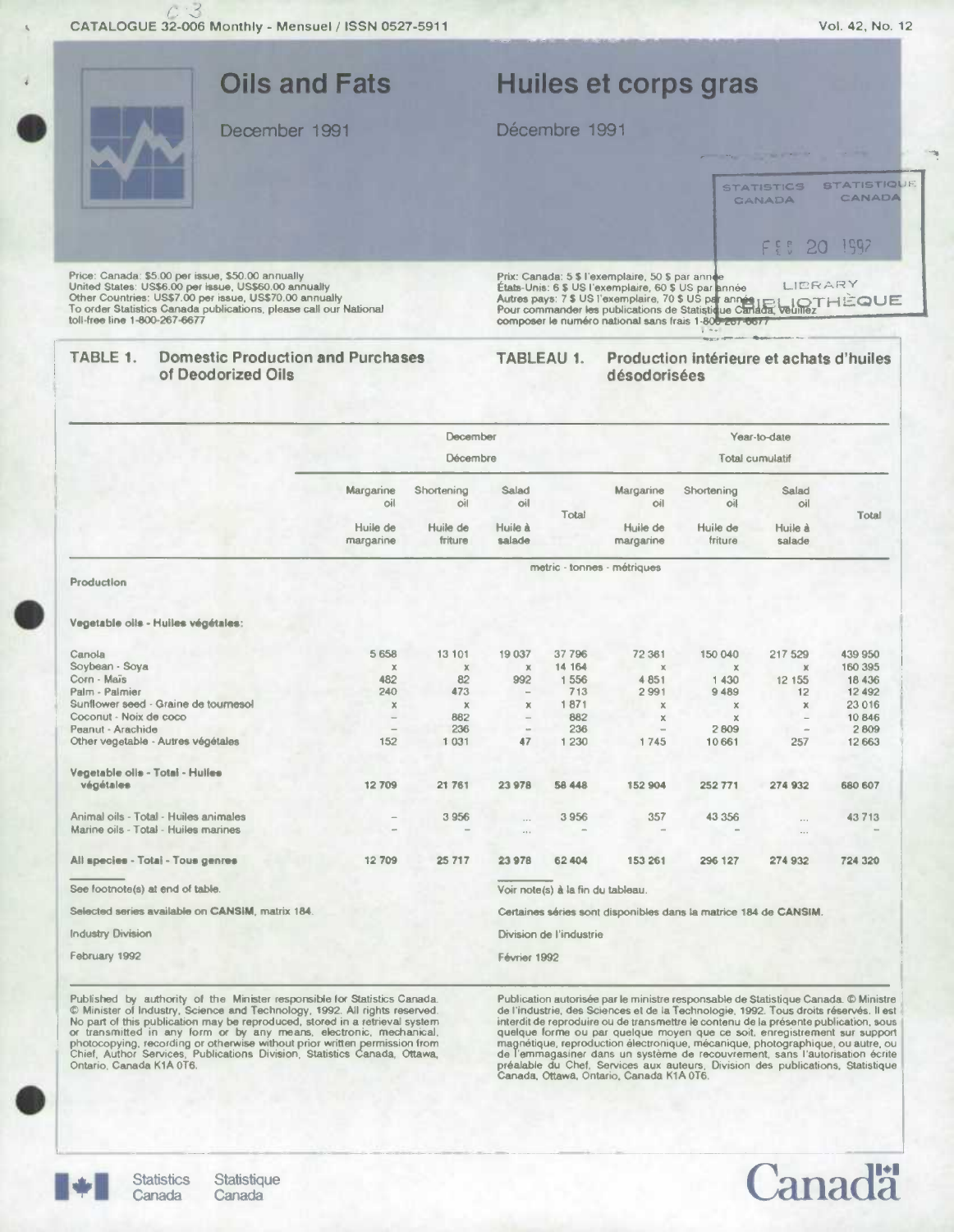## **Deodorized Oils** - Concluded **désodorisées** - **fin**

## **TABLE 1. Domestic Production and Purchases of TABLEAU 1. Production intérieure et achats d'huiles**

|                                                                                     |                                              | December<br>Décembre |                                                          |                           |                                 |                     | Year-to-date<br><b>Total cumulatif</b> |                             |
|-------------------------------------------------------------------------------------|----------------------------------------------|----------------------|----------------------------------------------------------|---------------------------|---------------------------------|---------------------|----------------------------------------|-----------------------------|
|                                                                                     | Margarine<br>oil                             | Shortening<br>oil    | Salad<br>oil                                             | Total                     | Margarine<br>oil                | Shortening<br>oil   | Salad<br>oil                           | Total                       |
|                                                                                     | Huile de<br>Huile de<br>friture<br>margarine |                      | Huile à<br>salade                                        |                           | Huile de<br>margarine           | Huile de<br>friture | Huile à<br>salade                      |                             |
| Purchases of Canadian deodorized<br>oils - Achats d'huiles désodorisées<br>canadien |                                              |                      |                                                          |                           | metric - tonnes - métriques     |                     |                                        |                             |
| Vegetable olls - Hulles végétales:                                                  |                                              |                      |                                                          |                           |                                 |                     |                                        |                             |
| Canola<br>Soybean - Soya                                                            | 2053                                         | $\mathbf x$<br>713   | $\mathbf x$                                              | 6 3 5 5                   | 27 983                          | $\mathbf{x}$        | x                                      | 86 333                      |
| Corn - Maïs<br>Palm - Palmier                                                       | $\times$<br>$\times$<br>12                   |                      | $\mathbb X$<br><b>Silver</b><br>$\overline{\phantom{m}}$ | 3 9 3 2<br>$\times$<br>12 | $\mathsf{x}$<br>499<br>$\times$ | 8 5 5 2<br>$\sim$   | $\mathbf x$<br>-                       | 51842<br>499<br>$\mathbf x$ |
| Other vegetable - Autres végétales                                                  | $\pmb{\times}$                               | $\mathbf x$          | $\mathbb X$                                              | $\times$                  | $\times$                        | x.                  | $\times$                               | $\times$                    |
| Vegetable oils - Total - Hulles<br>végétales                                        | 6 1 8 0                                      | 2 4 9 0              | 2838                                                     | 11 508                    | $\mathbb X$                     | $\mathbb X$         | 44 358                                 | ×                           |
| Animal oils - Total - Huiles animales<br>Marine oils - Total - Huiles marines       | $\overline{\phantom{m}}$<br>-                | 741<br>$\equiv$      | $\cdots$<br>$\cdots$                                     | 741                       | ×                               | ×                   | $\cdots$<br>$\alpha$ .                 | x                           |
| All species - Total - Tous genres                                                   | 6 180                                        | 3 2 3 1              | 2838                                                     | 12 249                    | 78 588                          | 38 149              | 44 358                                 | 161 095                     |

revised figures.  $\mathbf{r}$ 

nil or zero.

figures not appropriate or not applicable.

confidential, suppressed to meet the requirements of the Statistics Act.

This survey is funded by the Institute of Edible Oil Foods

#### **Survey Coverage**

This survey is a monthly mail-out survey with telephone follow-up, conducted on a calendar year basis. The universe is based on the latest Survey of Manufactures. The survey is intended to cover 100% of the production of deodorized oils. The coverage for "purchases of Canadian deodorized oils" shown in Table I is not 100% but represents only the purchases of the reporting establishments. The coverage for Tables 2, 3 and 4 is intended to be 100%. The degree of estimation (the percentage estimated by Statistics Canada due to non-response) in the cumulative year-to-date data is 0.03% for all items.

Note: The reporting establishments for 1991 are listed on pages 5 and Nota: La liste des établissements déclarantes pour 1991 figure aux

For further information, contact:

Peter Zylstra, Industry Division, Statistics Canada Ottawa, Ontario. K1A0T6 (613) 951-3511

The paper used in this publication meets the minimum requirements of American National Standard for Information Sciences - Permanence of Paper for Printed Library Materials, ANSI Z39.48 - 1984.

r nombres rectifiéa.

néant ou zéro.

n'ayant pas lieu de figurer.

confidentiel, supprimé en vertu des dispositions de la Loi sur la statistique.

Cette enquête est subventionnée par "institute of Edible Oil Foods".

#### **Champs d'observation**

Il s'agit d'une enquête postale mensuelle avec suivi téléphonique, qui est menée suivant le calendrier civil. L'univers est basée sur le dernier recensement annuel des manufactures. L'enquéte doit couvrir Ia totalité de la production des huiles désodorisées. Le champ d'observation pour "les achats d'huiles désodorisées canadiennes" qui apparait au tableau 1 n'est pas à 100% car il ne représente que les établissements énumérés dans la publication de décembre 1990. Le champ d'observation pour les tableaux 2, 3 et 4 devrait aussi être couvert en totalité. Le degré d'estimation (le pourcentage estimé par Statistique Canada en raison de non-réponse) **a** I'egard des données cumulées depuis Is debut de l'année est de 0.03% pour tous les produits.

pages 5 et 6 de cette publication.

Pour de plus amples renseignements, communiquer avec:

Peter Zylstra, Division de l'industrie, Statistique Canada Ottawa, Ontario. K1A 0T6 (613) 951-3511

Le papier utilisé dans la présente publication répond aux exigences minimales de P'American National Standard for Information Sciences" - "Permanence of Paper for Printed Library Materials", ANSI Z39.48 - 1984.  $\circledcirc$ 

 $\circledcirc$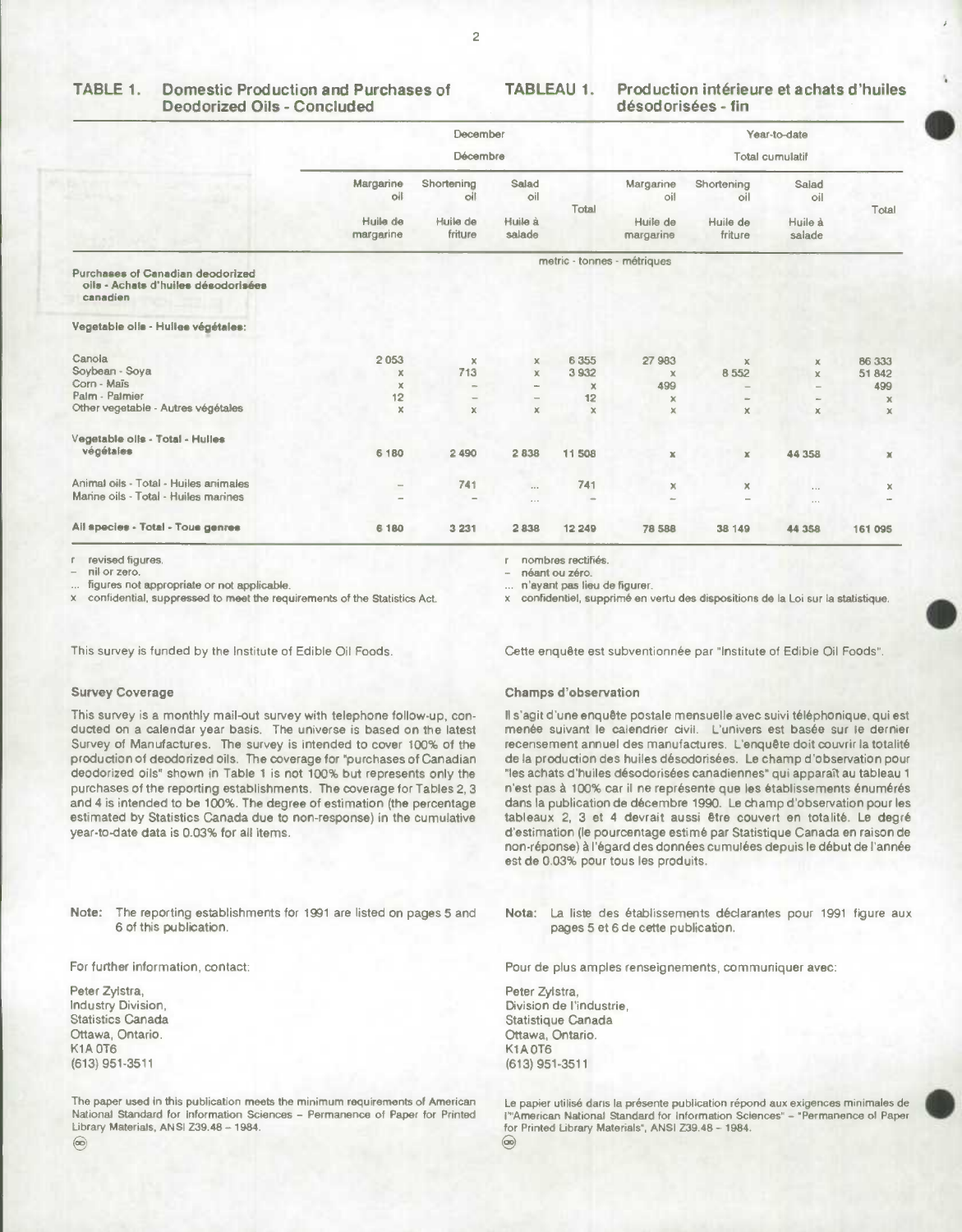## **Deodorized Oils in Bulk**

## TABLE 2. Manufacturers' Sales and Stocks of **TABLEAU 2. Ventes et stocks des fabricants** d'huiles désodorisées

|                                                                                                |                          | December<br><b>Décembre</b> |                             |                             | Year-to-date<br>Total cumulatif |                   |
|------------------------------------------------------------------------------------------------|--------------------------|-----------------------------|-----------------------------|-----------------------------|---------------------------------|-------------------|
|                                                                                                | Margarine<br>oil         | Shortening<br>oil           | Salad<br>oil                | Margarine<br>oil            | Shortening<br>oil               | Salad<br>oil      |
|                                                                                                | Huile de<br>margarine    | Huile de<br>friture         | Huile à<br>salade           | Huile de<br>margarine       | Huile de<br>friture             | Huile à<br>salade |
| Sales - Ventes                                                                                 |                          |                             | metric - tonnes - métriques |                             |                                 |                   |
| To packagers or bottlers <sup>1</sup> - Aux<br>empaqueteurs ou aux embouteilleurs <sup>1</sup> | 7681                     | 6 190                       | 19 099                      | 92 820                      | 60 434                          | 193 513           |
| To others - A d'autres                                                                         | $\overline{\phantom{a}}$ | 10 611                      | 1 258                       |                             | 130 162                         | 21 4 16           |
| Bulk sales - Total - Ventee en vrac                                                            | 7681                     | 16801                       | 20 357                      | 92 820                      | 190 596                         | 214 929           |
| Total stocks - Total des stocks                                                                | 657                      | 773                         | 688                         | $\mathbf{u} \in \mathbf{v}$ | $\mathbf{0} = \mathbf{0}$       | $\cdots$          |

 $\overline{1}$ 

 $\ldots$  figures not appropriate or not applicable.  $\sim$  nil or zero.

**I** 

not additive to packaged sales in table 3. non additif avec les ventes en paquets du tableau 3.

... n'ayant pas lieu de figurer.<br>- néant ou zéro.

# TABLE 3. Manufacturers' Sales and Stocks of **TABLEAU 3. Margarine, graisse préparée<sup>1</sup> et huile à salade, ventes et stocks des fabricants in Packages en paquets**

**TABLE 3. Manufacturers' Sales and Stocks of TABLEAU 3. Margarine, graisse préparée' et huile a** 

|                                                         |                 | <b>December</b>     |                                                                                                                 |                             | Year-to-date        |                   |
|---------------------------------------------------------|-----------------|---------------------|-----------------------------------------------------------------------------------------------------------------|-----------------------------|---------------------|-------------------|
|                                                         | <b>Décembre</b> |                     |                                                                                                                 |                             |                     |                   |
|                                                         |                 | Shortening          | Salad<br>oil                                                                                                    |                             | Shortening          | Salad<br>oil      |
|                                                         | Margarine       | Graisse<br>préparée | Huile à<br>salade                                                                                               | Margarine                   | Graisse<br>préparée | Huile à<br>salade |
| Sales - Ventes                                          |                 |                     | metric - tonnes - métriques                                                                                     |                             |                     |                   |
|                                                         |                 |                     |                                                                                                                 |                             |                     |                   |
| Retail - Détail                                         | 10 289          | 1 602               | 3 0 4 6                                                                                                         | 132759                      | 20 4 15             | 38 041            |
| Commercial and industrial - Commercial<br>et industriel | 1823            | 7426                | 1882                                                                                                            | 23 506                      | 105 507             | 36 305            |
| Total stocks - Total des stocks                         | 11 686          | 9 1 8 4             | 4856                                                                                                            | 0.06                        | 0.9.9               | 0.0.0             |
| and the con-                                            |                 | $\leftarrow$        | the contract of the contract of the contract of the contract of the contract of the contract of the contract of | $\sim$ $\sim$ $\sim$ $\sim$ |                     |                   |

<sup>1</sup> including baking and frying oils and fats. ... figures not appropriate or not applicable. y compris les huiles et graisse de cuisson.

n'ayant pas lieu de figurer.

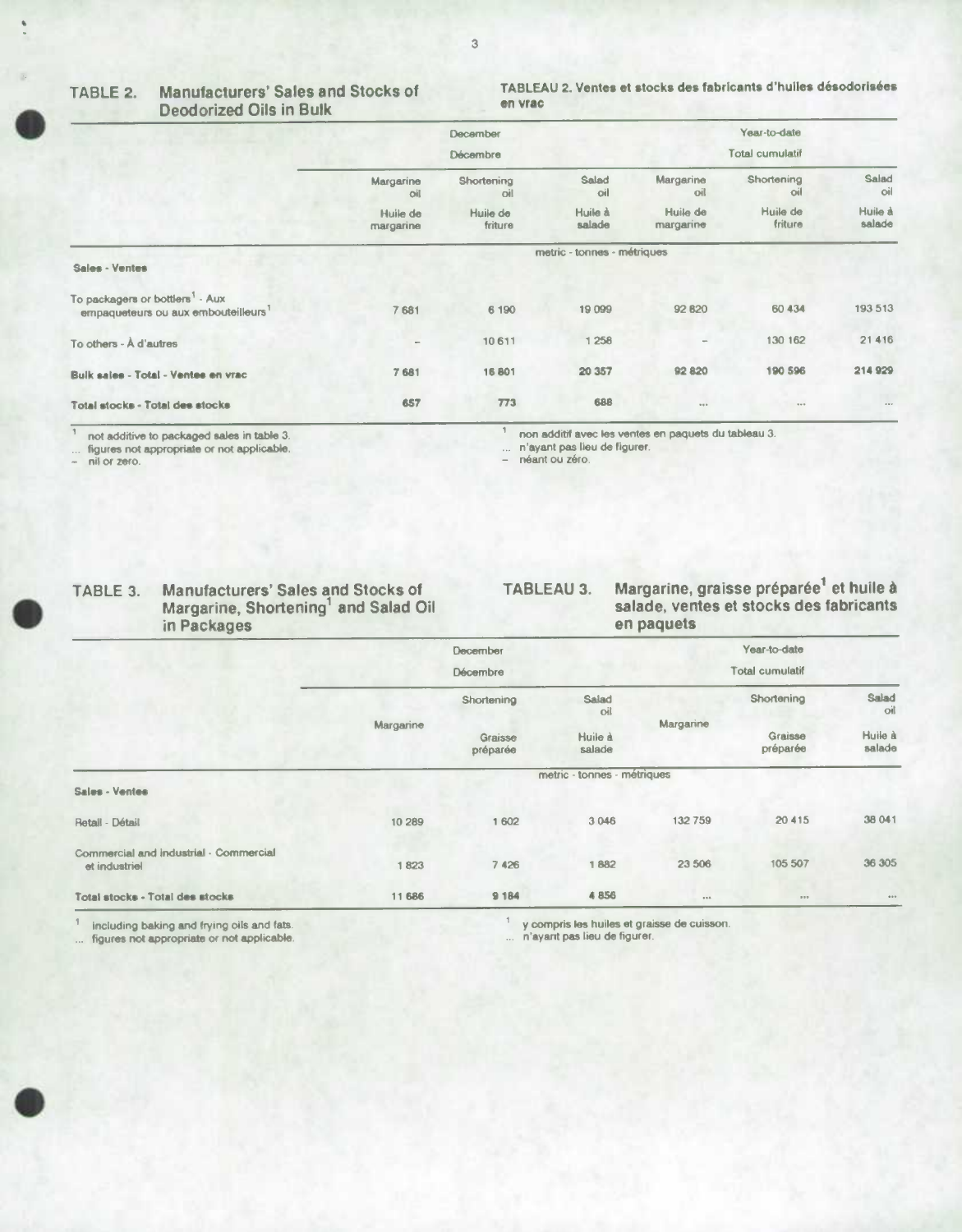#### **TABLE 4. Oilseed Crushings; Production and TABLEAU 4. Résidus de graines oleagineuses;**  Stocks of Vegetable Oils and Oil **production et stocks d'huiles végétales**<br>
Meals, December 1991 **and Cillabet Contrant de La Contrant de la Contrant de La Contrant de La Contrant de La Contra<br>
El contra de la Contra de La** et tourteaux, décembre 1991

|                                            | Oilseed<br>crushings          |                  | Vegetable oils              |               | Meals                 |  |
|--------------------------------------------|-------------------------------|------------------|-----------------------------|---------------|-----------------------|--|
|                                            | Résidus de<br>graines         | Huiles végétales |                             | Tourteaux     |                       |  |
|                                            |                               | Production       | <b>Stocks</b>               | Production    | <b>Stocks</b>         |  |
|                                            |                               |                  | metric - tonnes - métriques |               |                       |  |
| Flaxseed - Graine de lin                   | $\boldsymbol{\mathsf{x}}$     | $\mathbf x$      | ×                           | $\mathbf x$   | $\mathbb X$           |  |
| Canola                                     | 146 052                       | 59 264           | 17802                       | 87 305        | 37857                 |  |
| Soybean - Soya                             | 87 867                        | 16 185           | $\mathbb X$                 | 66 751        | x                     |  |
| Sunflower seed - Graine de tournesol       | x                             | $\mathbb X$      | $\mathbb X$                 | x             | $\mathbb X$           |  |
| Total                                      | $\mathbbm{X}$                 | ж                | $\mathbb X$                 | ж             | $\mathbb X$           |  |
| Year-to-date - Total cumulatif:            |                               |                  |                             |               |                       |  |
| Flaxseed - Graine de lin                   | $\chi$                        | $\mathbb X$      | 1.11                        | $\mathbb X$   | 1.14                  |  |
| Canola                                     | 1496847                       | 599 177          | 0.0.6                       | 895 540       | $0.4 - 0.1$           |  |
| Soybean - Soya                             | 943 565                       | 165 992          | 1.1                         | 723 974       | $\theta$ + $\theta$ . |  |
| Sunflower seed - Graine de tournesol       | $\overline{\mathbf{x}}$<br>۰. | $\mathbb X$      | $\alpha \rightarrow \alpha$ | $\chi$        | $\sim$ .              |  |
| Total                                      | $\mathbbm{X}$                 | $\mathbbm{K}$    | $\alpha$ o p                | $\mathbbm{X}$ | $\sim$ $\sim$ $\sim$  |  |
| figures not appropriate or not applicable. | n'ayant pas lieu de figurer.  |                  |                             |               |                       |  |

nombres rectifiés.

r.

... figures not appropriate or not applicable.

x confidential, suppressed to meet the requirements of the Statistics Act. revised figures.

Sources: Statistics Canada, Agriculture Division, Crops Section.

**Note:** The data for this table has been revised from 1986 to 1991, see catalogue no. 22-007, matrix 5687.

Source: Statistique Canada, Division de la statistique agricole, Section des cultures.

x confidentiel, supprimé en vertu des dispositions de la Loi sur la statistique.

Nota: Les données de ce tableau ont été revisées de 1986 à 1991, voir catalogue no. 22-007, matrice 5687.



**I**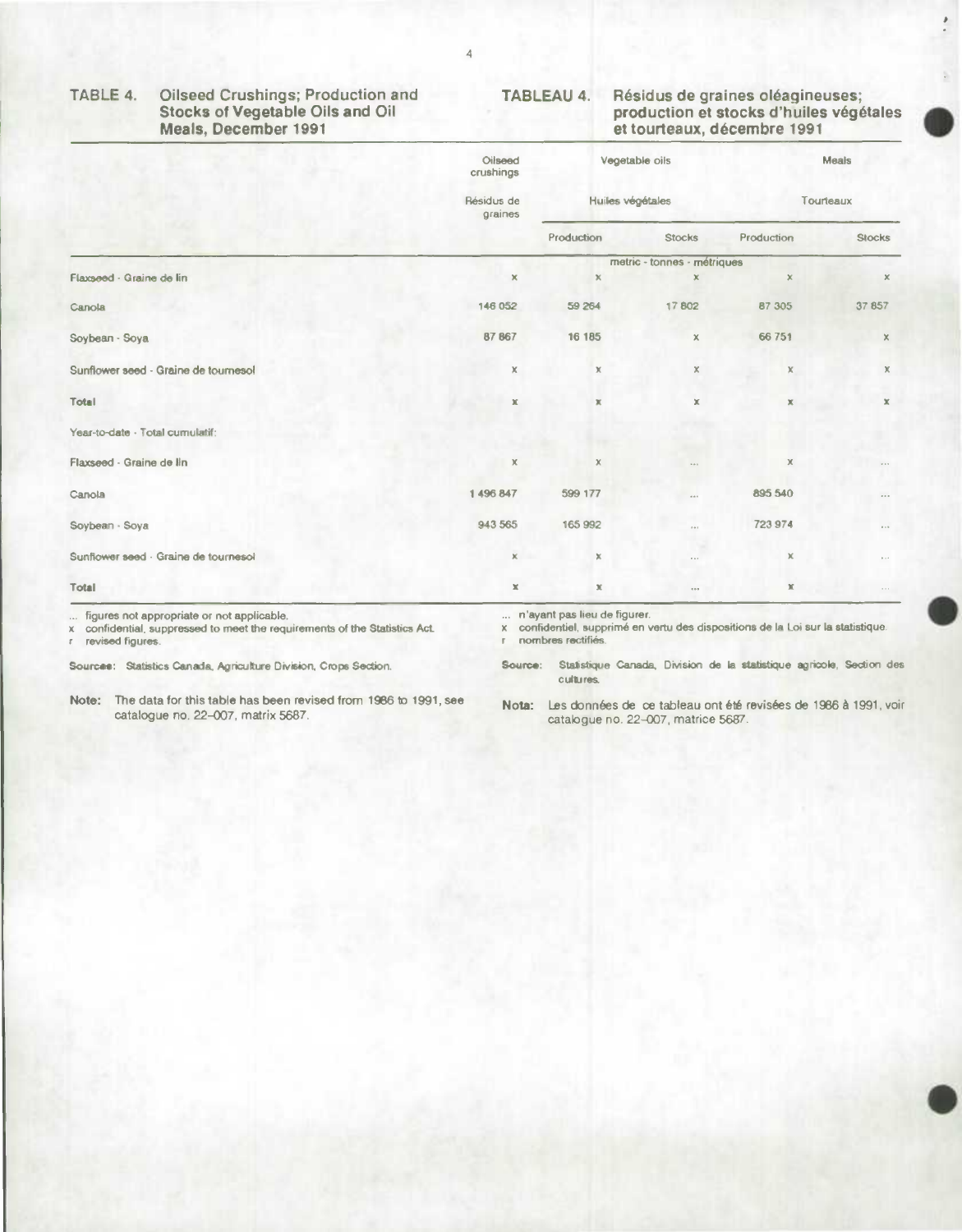

÷

 $\bullet$ 

## **List of Reporting Firms, 1991**

## **Liste des firmes déclarantes, 1991**

| Name                                                                                                                                                                                                                                                                                                                                                                                                                                                                                                                                                                | <b>Plant Location</b>                                                                                                                                                                             |  |  |  |
|---------------------------------------------------------------------------------------------------------------------------------------------------------------------------------------------------------------------------------------------------------------------------------------------------------------------------------------------------------------------------------------------------------------------------------------------------------------------------------------------------------------------------------------------------------------------|---------------------------------------------------------------------------------------------------------------------------------------------------------------------------------------------------|--|--|--|
| <b>Nom</b>                                                                                                                                                                                                                                                                                                                                                                                                                                                                                                                                                          | Localisation de l'usine                                                                                                                                                                           |  |  |  |
| <b>Newfoundland - Terre-Neuve</b>                                                                                                                                                                                                                                                                                                                                                                                                                                                                                                                                   |                                                                                                                                                                                                   |  |  |  |
| The Nfid. Margarine Co. Ltd. (1)                                                                                                                                                                                                                                                                                                                                                                                                                                                                                                                                    | St. John's                                                                                                                                                                                        |  |  |  |
| <b>New Brunswick - Nouveau-Brunswick</b>                                                                                                                                                                                                                                                                                                                                                                                                                                                                                                                            |                                                                                                                                                                                                   |  |  |  |
| Baxter Dairies Ltd. (1,2,3)                                                                                                                                                                                                                                                                                                                                                                                                                                                                                                                                         | <b>Sussex</b>                                                                                                                                                                                     |  |  |  |
| Nova Scotia - Nouvelle Écosse                                                                                                                                                                                                                                                                                                                                                                                                                                                                                                                                       |                                                                                                                                                                                                   |  |  |  |
| Farmers Co-operative Dairy Ltd. (1)                                                                                                                                                                                                                                                                                                                                                                                                                                                                                                                                 | Middleton                                                                                                                                                                                         |  |  |  |
| Quebec                                                                                                                                                                                                                                                                                                                                                                                                                                                                                                                                                              |                                                                                                                                                                                                   |  |  |  |
| Canada Packers Inc. (Edible Oils Div.) (1,2,3,4,5)<br>D.P.M. Thibault Inc. (1)<br>J.E. Bergeron & Fils Ltée. (1)<br>Kraft General Foods Limitée (1,2,3)<br>Lactantia Limitée (1)<br>Les Moulins Maple Leaf Limitée (Div. de Laurentien-Rothsay) (2)<br>Viandes Olympia Ltée. (1)<br>W.J. Lafave & Fils Limitée (1,2,3)                                                                                                                                                                                                                                              | Montréal<br><b>Trois-Rivières</b><br>Bromptonville<br>Mont-Royal<br>Victoriaville<br><b>Ste-Catherine</b><br>St-Hyacinthe<br>St-Jérome                                                            |  |  |  |
| <b>Ontario</b>                                                                                                                                                                                                                                                                                                                                                                                                                                                                                                                                                      |                                                                                                                                                                                                   |  |  |  |
| ADM Agri-industries Ltd. (3,4,5)<br>Ault Foods Limited (2)<br>Canada Packers Inc. (Edible Oils Div.) (1,2,3,4,5)<br>Canada Starch Co. Ltd. (Best Foods Canada Inc.) (3)<br>Carson Foods (1,3)<br>CSP Foods Ltd. (1,2,3)<br>Hershey Canada Incorporated (Planter's Div.) (3)<br>Hubberts Processing and Sales (1,2,3,4)<br>J.M. Schneider Inc. (2)<br>Margarine Golden Gate Michca Inc. (1)<br>Monarch Fine Foods Co. Ltd. (Div. of Thomas J. Lipton Inc.) (1,2,4,5)<br>Procter & Gamble Inc. (2,3,4,5)<br>Seaforth Creamery Co. Ltd. (1,3)<br>Vanco Brands Ltd. (1) | Windsor<br>Mitchell<br>Toronto<br>Cardinal<br>Mississauga<br><b>Dundas</b><br>Toronto<br>Mississauga<br>Kitchener<br>Mississauga<br>Rexdale<br>Scarborough<br>Hamilton<br>Seaforth<br>Mississauga |  |  |  |
| Manitoba                                                                                                                                                                                                                                                                                                                                                                                                                                                                                                                                                            |                                                                                                                                                                                                   |  |  |  |
| CSP Foods Ltd. (1,2,3,4,5)<br>CSP Foods Ltd. (3)                                                                                                                                                                                                                                                                                                                                                                                                                                                                                                                    | Altona<br><b>Russel</b>                                                                                                                                                                           |  |  |  |